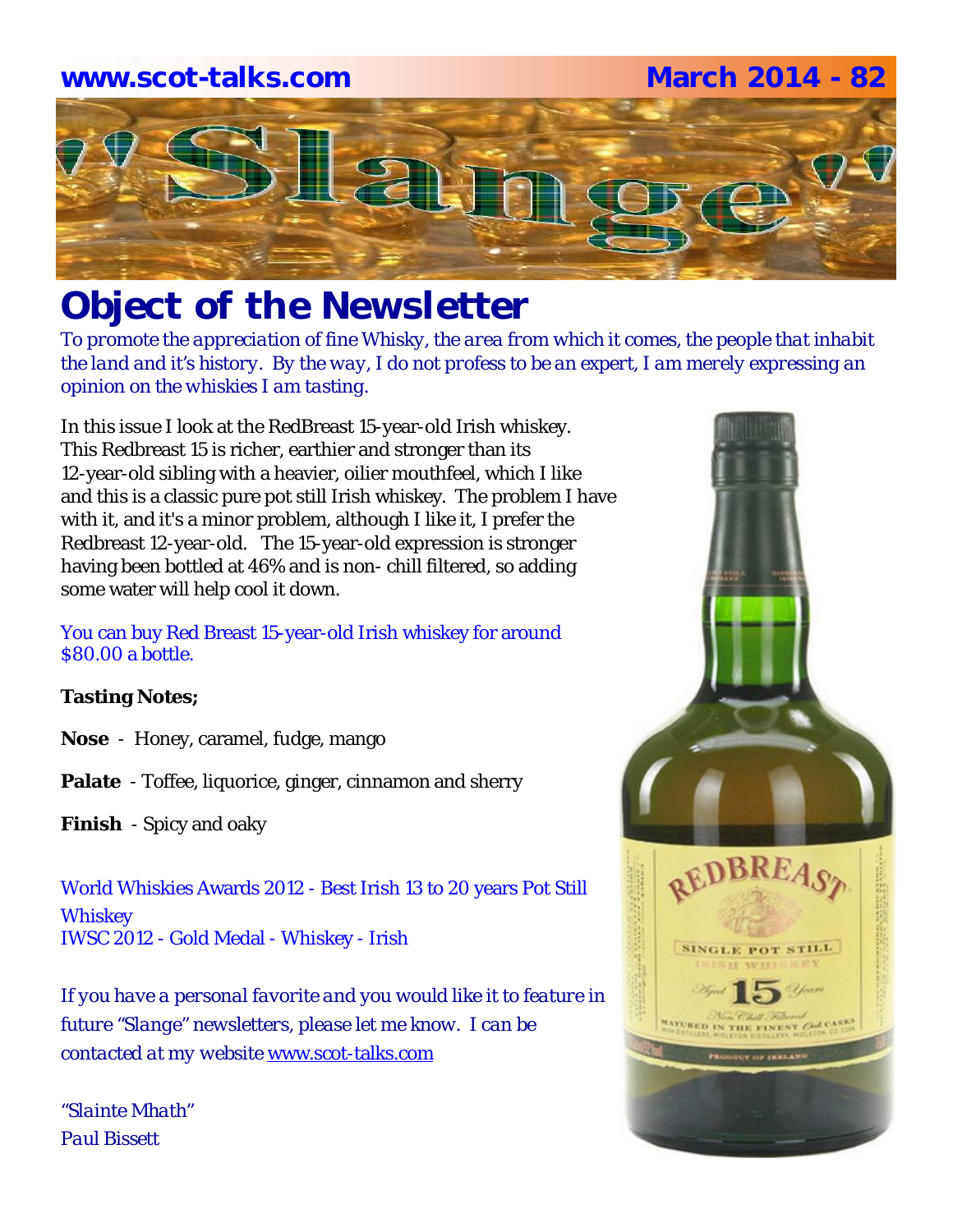#### **www.scot-talks.com March 2014 - 82**



#### **When Pot Distilled Whiskey Is Not Pot Still Whiskey**

What is pot still whiskey?

The obvious answer is "whiskey that's made in a pot still," but apparently that's not true if you're in Ireland. I was on a trip recently with whiskey writer/expert/class clown/author Dominic Roskow and was showing off my sexy Irish whiskey distillery diagram, when he called me out on it. He said that the Cooley distillery makes no pot still whiskey. "But they have pot stills in which they make whiskey, so obviously they make pot still whiskey," I said. It went back and forth for a few days, but the argument comes down to this: In Ireland, "pure pot still" whiskey has long meant whiskey distilled from a combination of malted and unmalted barley. Thus "pot still Irish whiskey" doesn't tell us the type of still used to make it; it tells us the barley blend used. They claim if you distill another type of whiskey in a pot still (such as all-malted barley) in Ireland it is not pot still Irish whiskey. That's like a basketball player arguing that an soccer ball is not a ball because it's not a basketball.

But apparently there is no use arguing logic in Ireland... so let's look at the law.

In his efforts to prove me wrong, Roskrow turned to someone with even more expertise in Irish whiskey, Peter Mulryan. Mulryan filled us in on how they've changed the legal definition to fit their local definition of pot still Irish whiskey. Mulryan wrote in an email:

Until very recently there was no legal definition of what constituted a Pot Still Irish whiskey, this allowed John Teeling [of Cooley distillery] to say that his single malt was a pot still whiskey, as it was distilled in a pot still. This was of course nonsense, as the traditional industry definition of a pot still whiskey has nothing to do with the distillation process itself; it was and is, all about the mash. A pot still whiskey is made from a COMBINATION of both malted and unmalted barley. Simple.

The industry and the Irish Government have recently clarified this new definition and it is now certified by the EU, John Teeling has backed down and he too now endorses this new legal status. At the same time the word 'Pure' was dropped from packaging, as the word had no standing in law, it was replaced by the word 'Single', this now appears on all Irish Distillers bottlings and literature.

So from the start of 2012 a single pot still Irish whiskey is one made on the island of Ireland, from a mash of malted and unmalted barely, which has been matured for at least three years in oak. However that was always accepted as the norm, the law simply enforces best practice.

But here's the thing: in order to conform to international standards, they had to drop the word "pure" from "pure pot still Irish whiskey." So apparently you can't just completely make things up in Ireland after all!

It's just too bad their also-historically-accurate-but-logically-nonsensical definition of "pot still" made it through legislation. www.alcademics.com/2012/05/when-pot-distilled-whiskey-is-not-pot-still-whiskey.html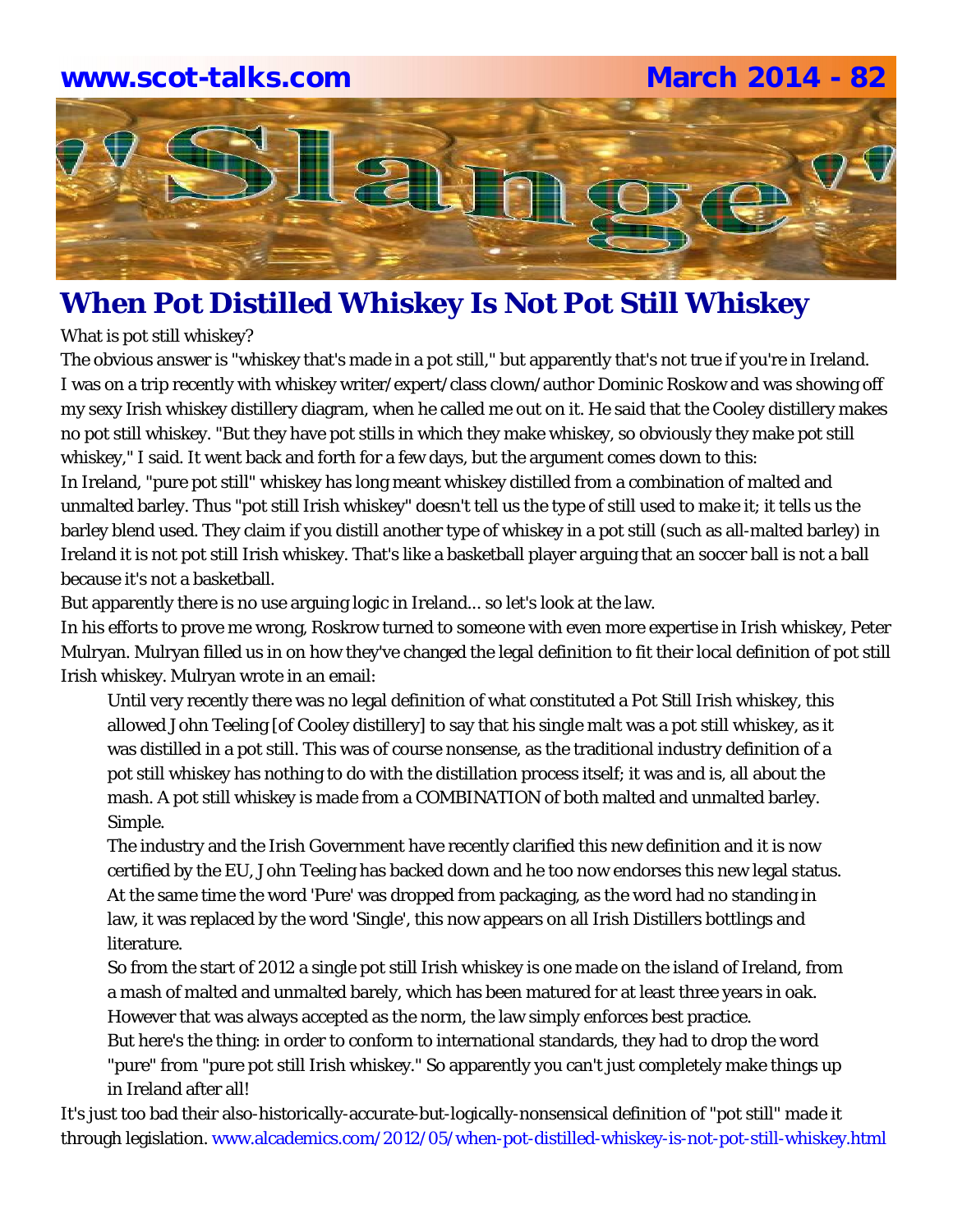# **www.scot-talks.com March 2014 - 82**

Below is a simple guide to help you choose your Whisky, and the flavor notes you should expect from it. Being Scottish I recommend you find a likely candidate and try it in a bar before buying the whole bottle. With each issue of the newsletter I will add in another Whisky to the flavor map. This Issue; Red Breast 15-year-old Irish whiskey. For more information go to www.irishdistillers.ie

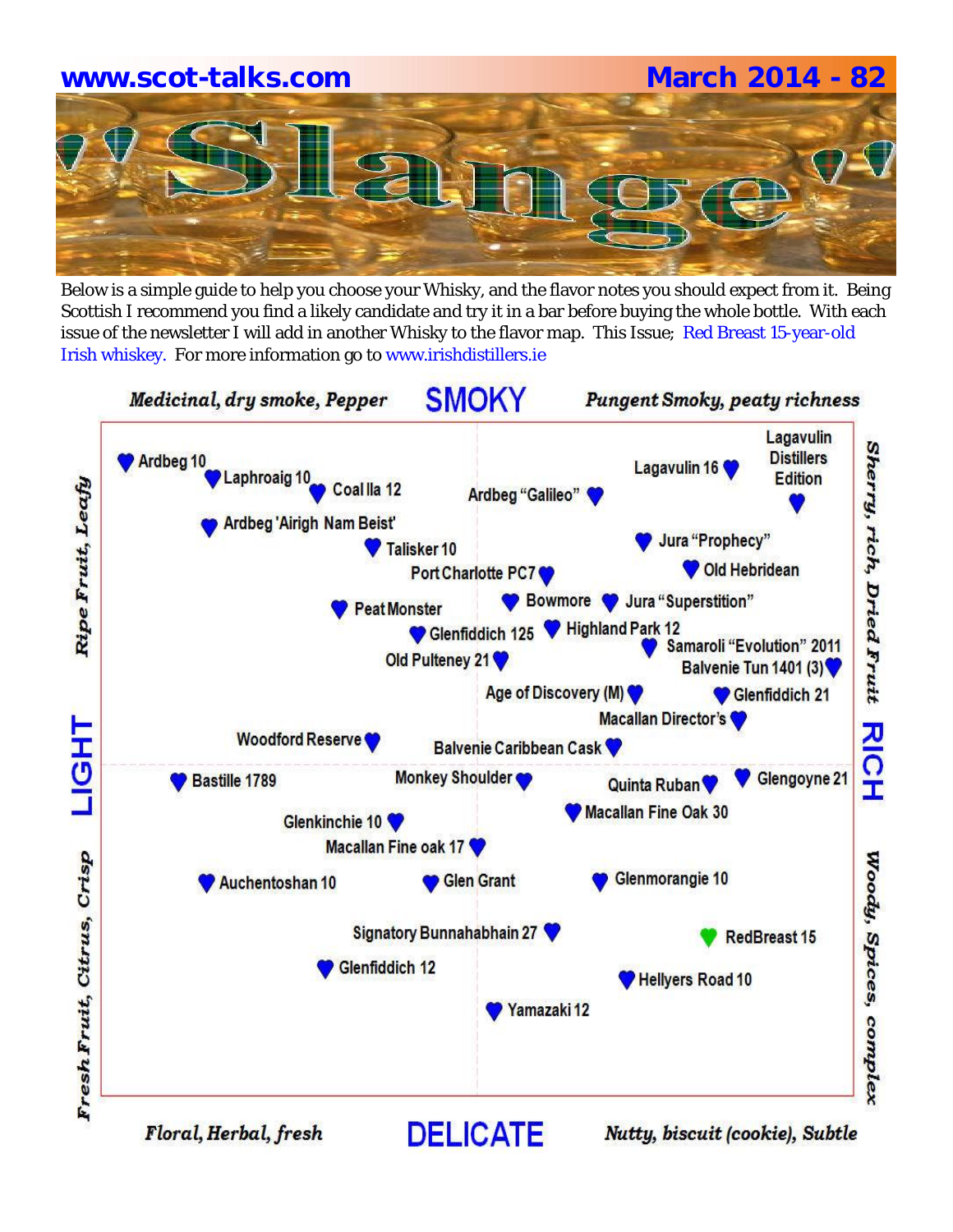

#### **The Midleton Distillery Co.**

The buildings of the Midleton distillery began life rather abstemiously; used as a wool mill in the very late eighteenth century. Leased by Marcus Lynch, the buildings were sold to the government, who subsequently sold them to the Arch Bishop of Cashel in 1823 for the sum of £1,750. The Arch Bishop died later that year and the buildings were inherited by Lord Midleton. It was the three brothers Murphy who converted the mill into a distillery in 1825. They had acquired the buildings for £4,000.

Stills were installed, including the world's largest still with a capacity of 31,618 gallons. The distillery produced a range of brands and in 1966 the company joined John Powers and John Jameson to form the Irish Distillers Group and a new distillery was built at Midleton to produce all of their brands.

This new distillery now has a capacity of 60m liters, following a large expansion project in 2013.



Feints Still, wash still and spirit safe (left side brass and glass box)

A word to the wise ain't necessary - it's the stupid ones that need the advice. **Bill Cosby**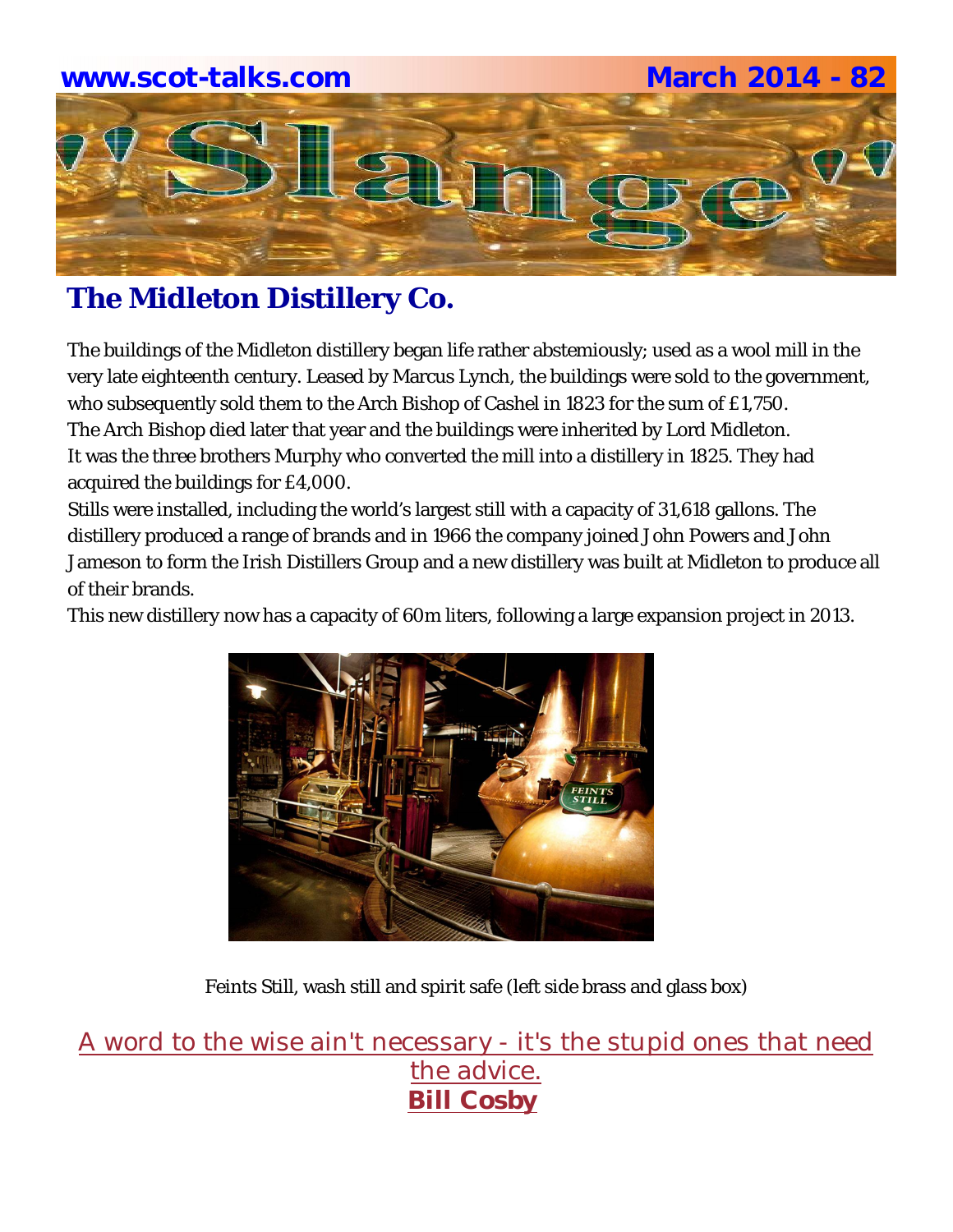

### **Top 5 U.S. St. Patrick's Day Destinations**

by Cambria VandeMerwe

How are you going to celebrate this St. Patrick's Day? Here's a list of the top 5 St. Patrick's Day Destinations in the United States.



#### **Chicago, Illinois**

Watch the St. Patrick's Day parade in downtown Chicago after watching the Chicago River transform into an emerald channel of Irish luck.